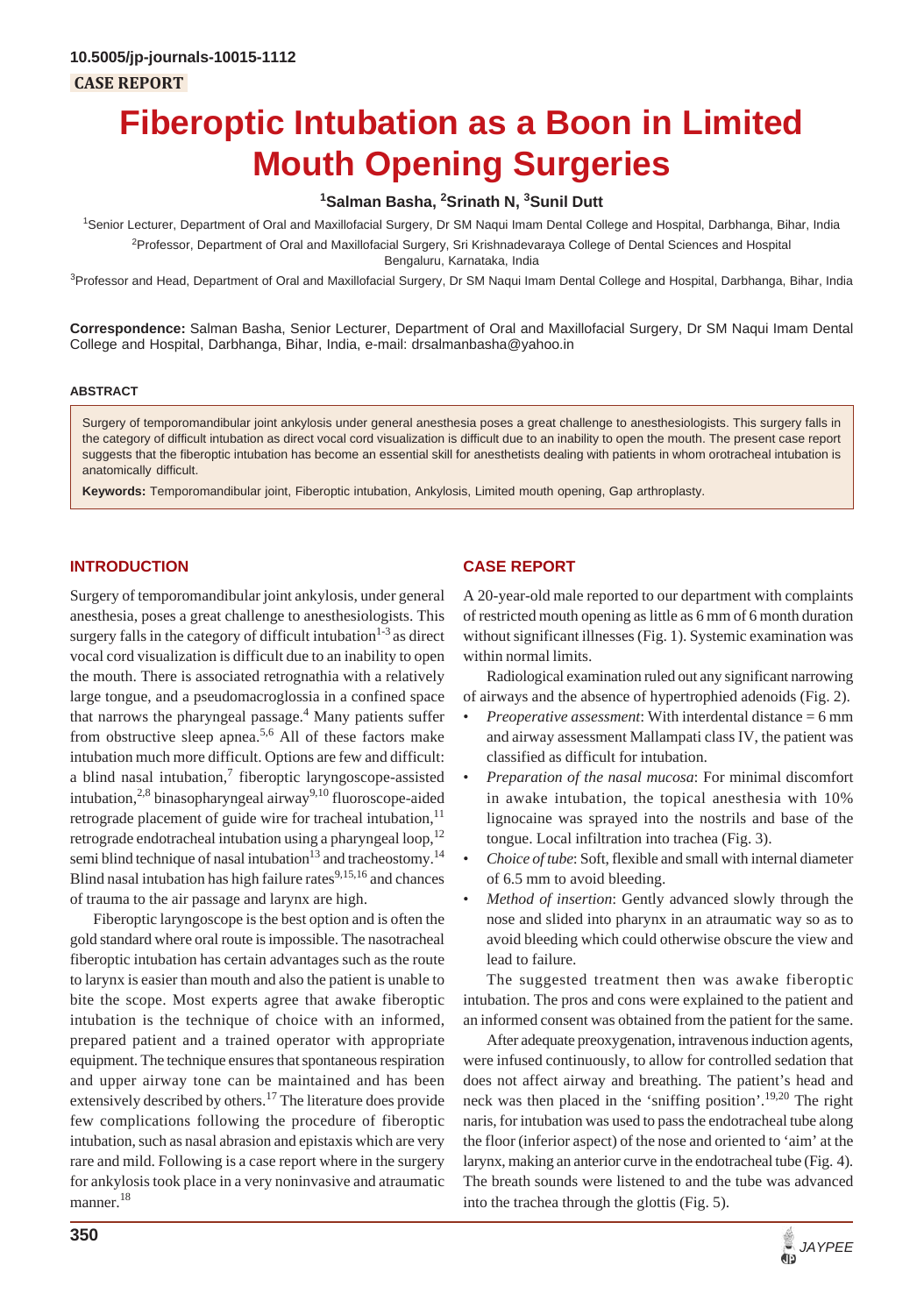



Fig. 1: Assessment of mouth opening



**Fig. 4:** Intubation through airway



**Fig. 2:** Coronal CT scan



**Fig. 5:** Intubation through trachea



**Fig. 3:** Local infiltration

Once the tube placement was confirmed, the anesthesia was deepened and long acting muscle relaxants were given. The anesthesia was then continued as usual depending on the requirement and the preferences of the anesthesiologists.

**Fig. 6:** Gap arthroplasty

The surgery performed was bilateral gap arthroplasty with interpositional temporalis fascia graft for the correction of ankylosis (Fig. 6). At the end of surgery, adequate suctioning and clearing of secretions, bloods, was done and extubation